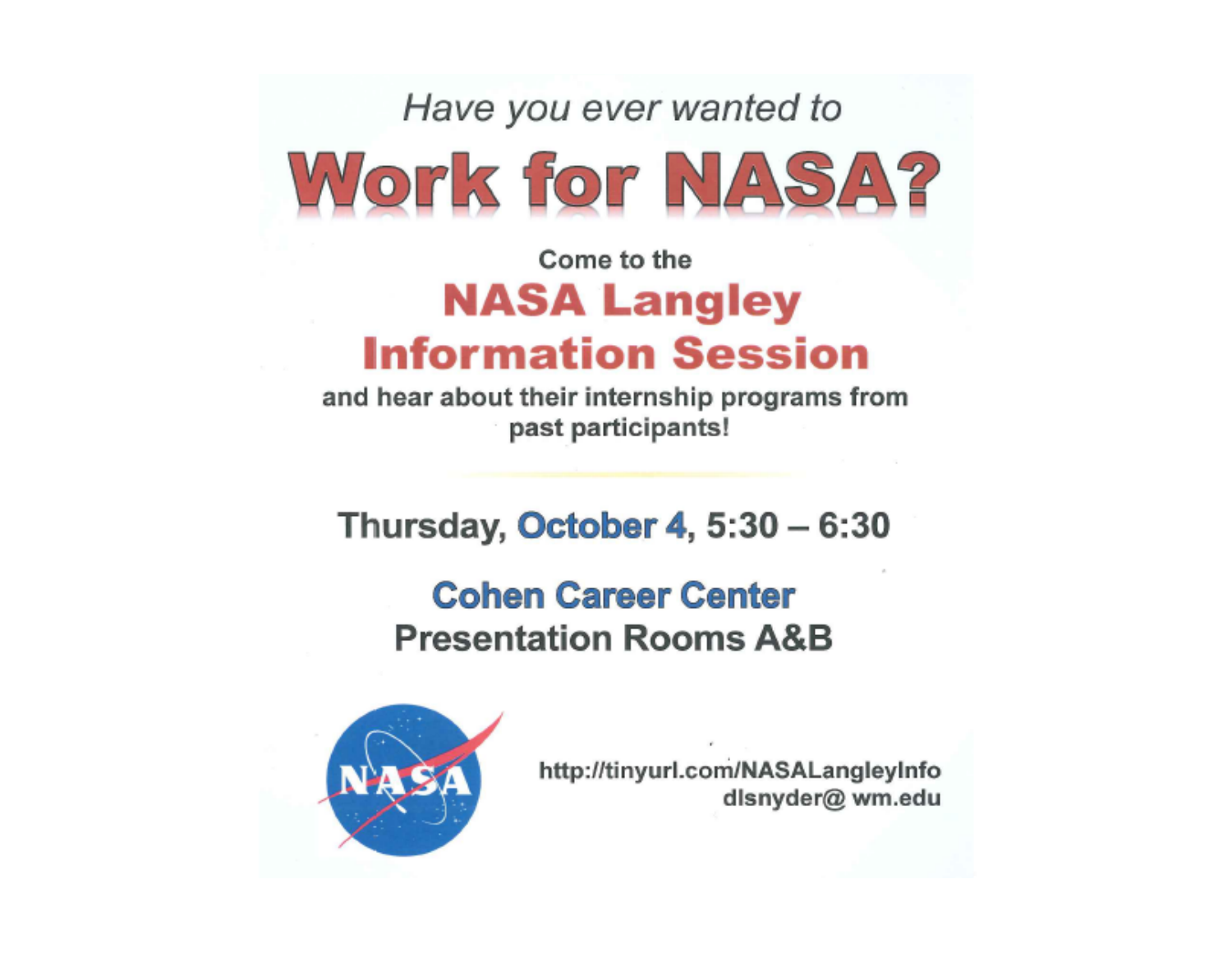**Science Careers** in the Intelligence Community Tuesday, October 9, 5:30pm Cohen Career Center

Science plays a critical part in the agencies that make up the intelligence community.

Representatives from the **Drug Enforcement Agency**, **National Security Agency**, and **Federal Bureau of Investigation** will highlight their organizations and positions, as well as science and technology career paths.

Register to attend at [http://tinyurl.com/sciintelligence](https://owa.wm.edu/owa/redir.aspx?C=Jusd-3_VFEWwF2_d5RXkJ3jU64t9dc8IES_Juq4CjMPY5Cjugi9W-ZylO1xpmY_qlV27vubUGuo.&URL=http%3a%2f%2ftinyurl.com%2fsciintelligence)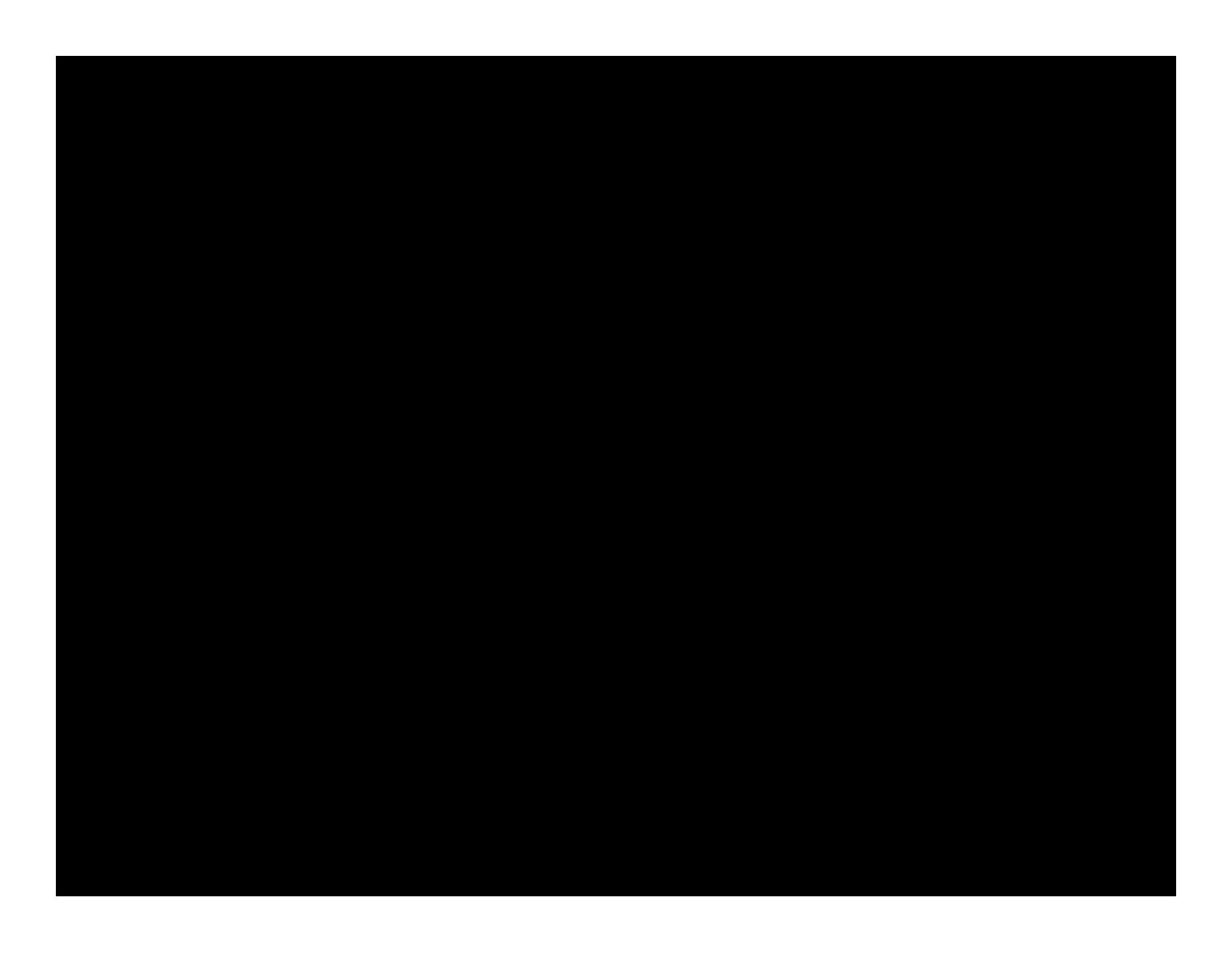#### **Fresnel Equations**

Transmission Amplitude: ( )



Reflection Amplitude:

$$
r = \frac{\sqrt{1 - \left(\frac{n_1}{n_2}\right)^2 \sin^2 \theta_i}}{\sqrt{1 - \left(\frac{n_1}{n_2}\right)^2 \sin^2 \theta_i} - \frac{n_2}{n_1}}
$$

$$
\frac{\sqrt{1 - \left(\frac{n_1}{n_2}\right)^2 \sin^2 \theta_i}}{\cos \theta_i} + \frac{n_2}{n_1}
$$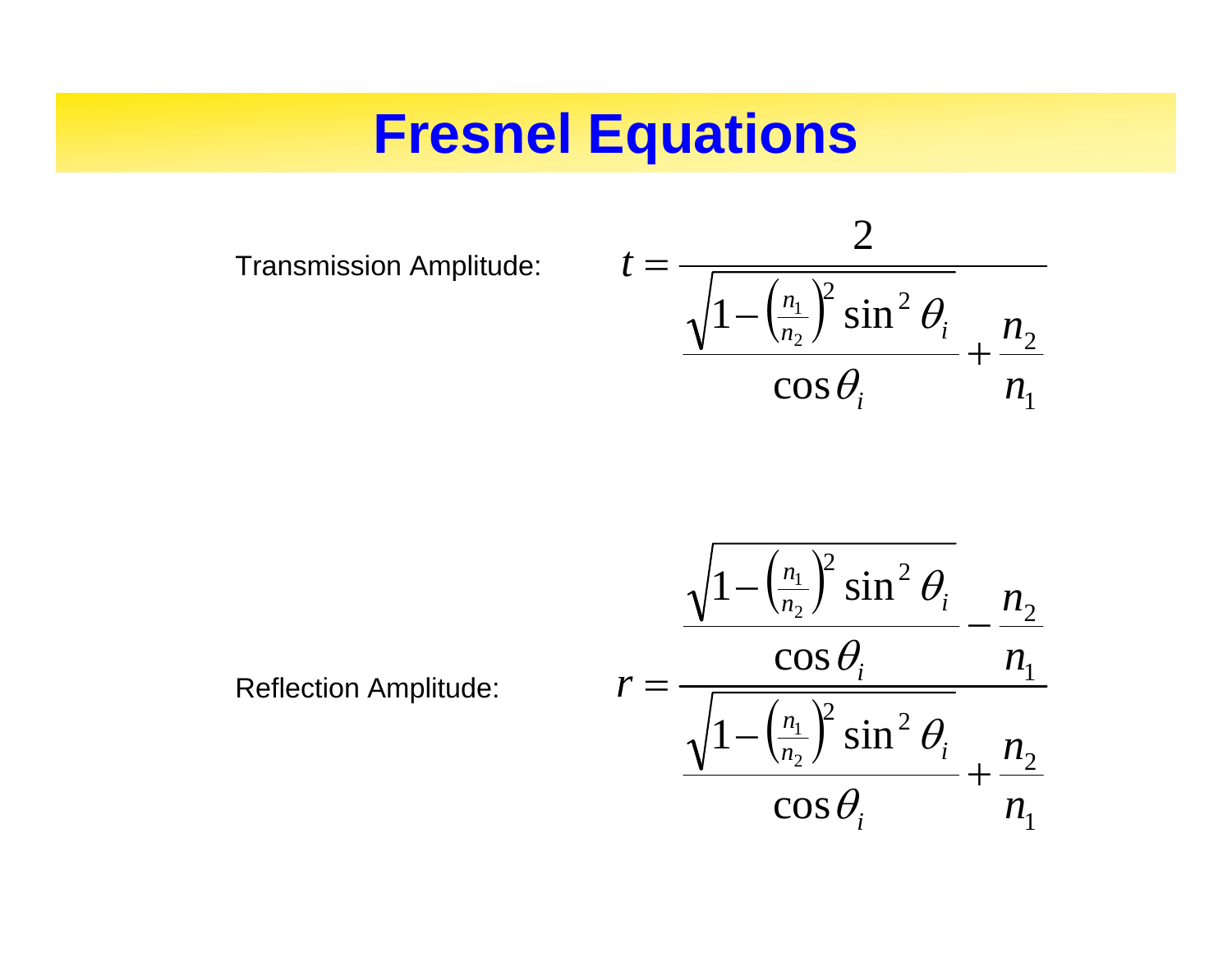#### **P-polarized light on Glass, n<sub>2</sub>=1.5**

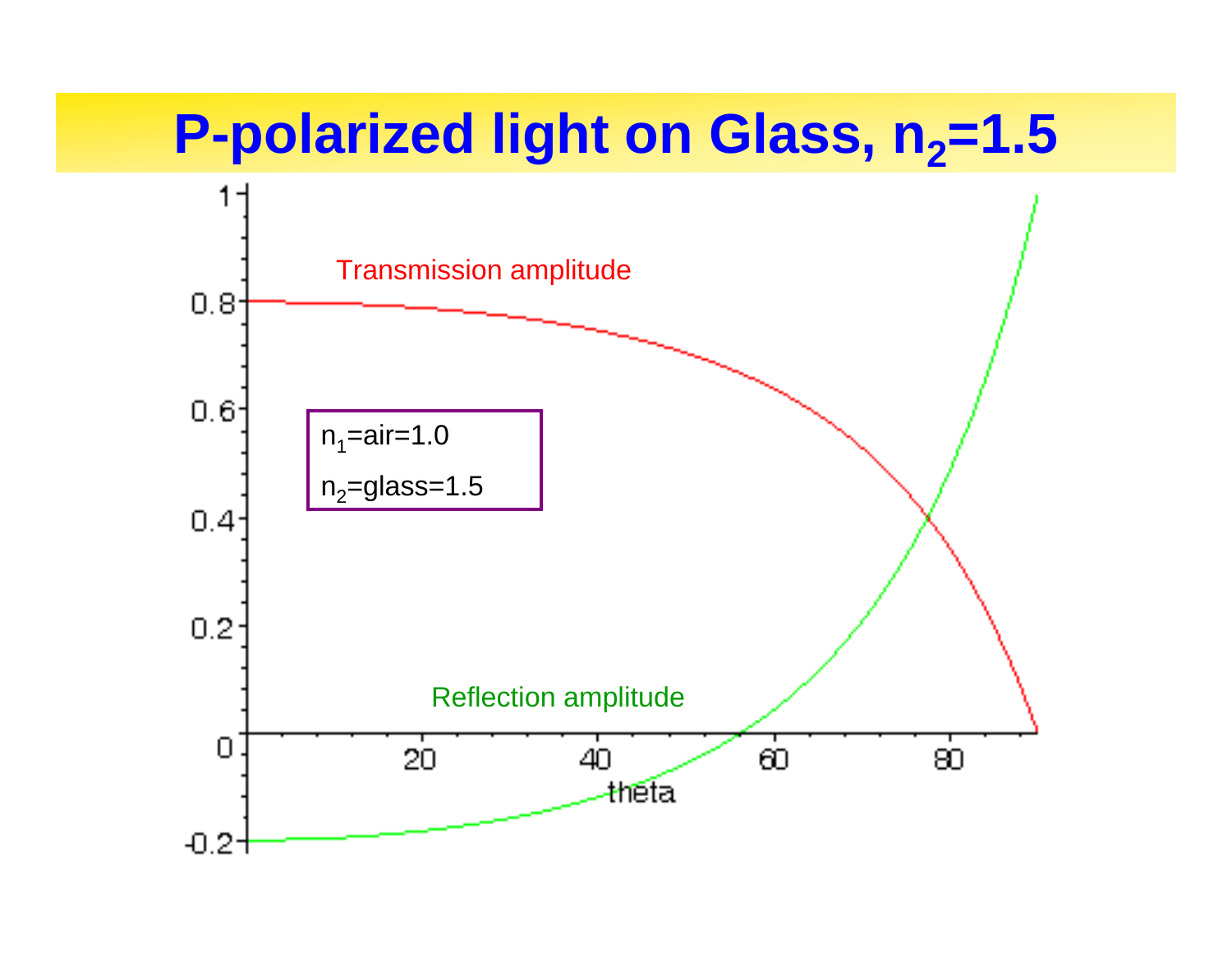#### **P-polarized light on Glass, n<sub>2</sub>=1.5**

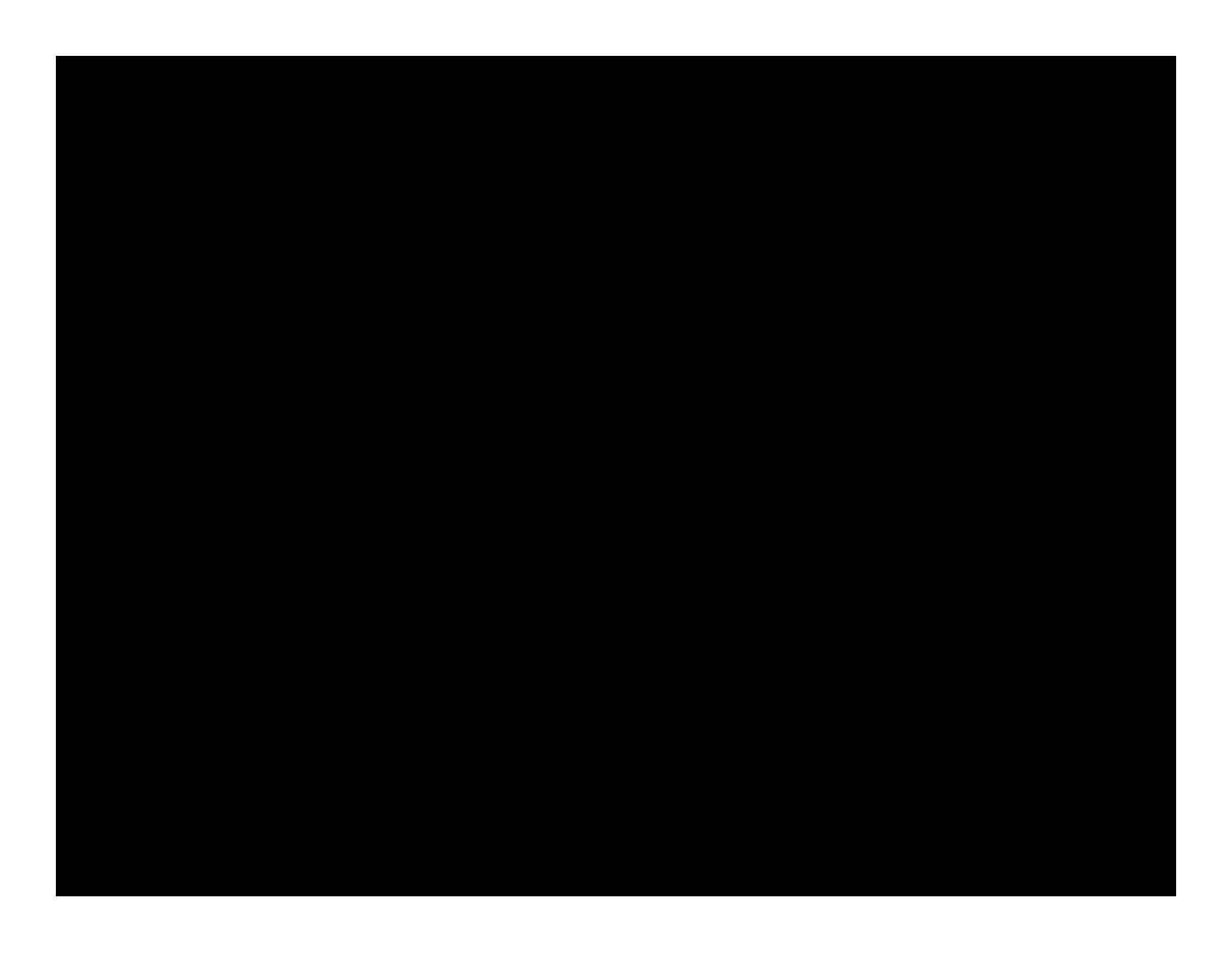#### **Glass: n <sup>2</sup>=1.5**

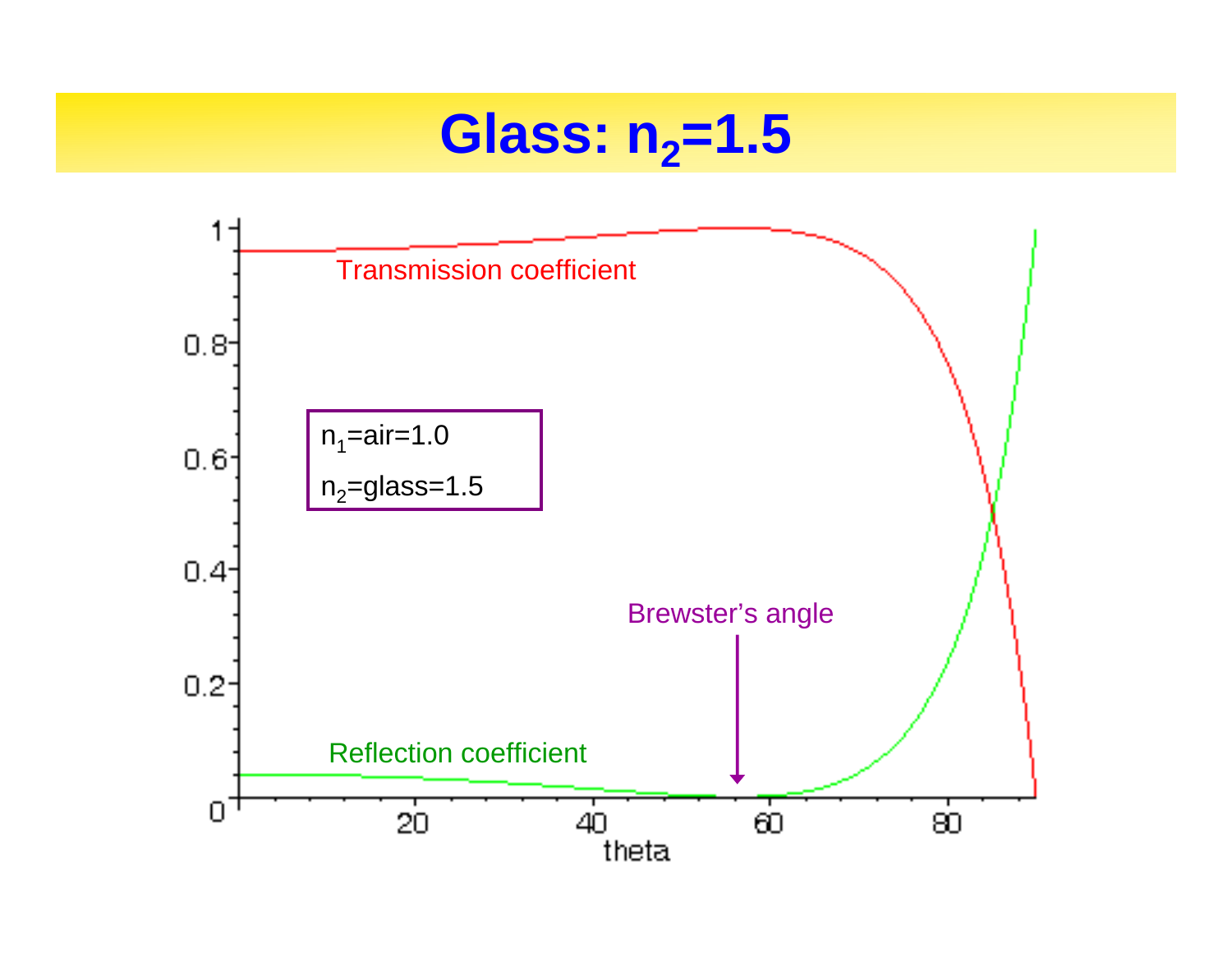## **Silicon: n <sup>2</sup>=4.1**

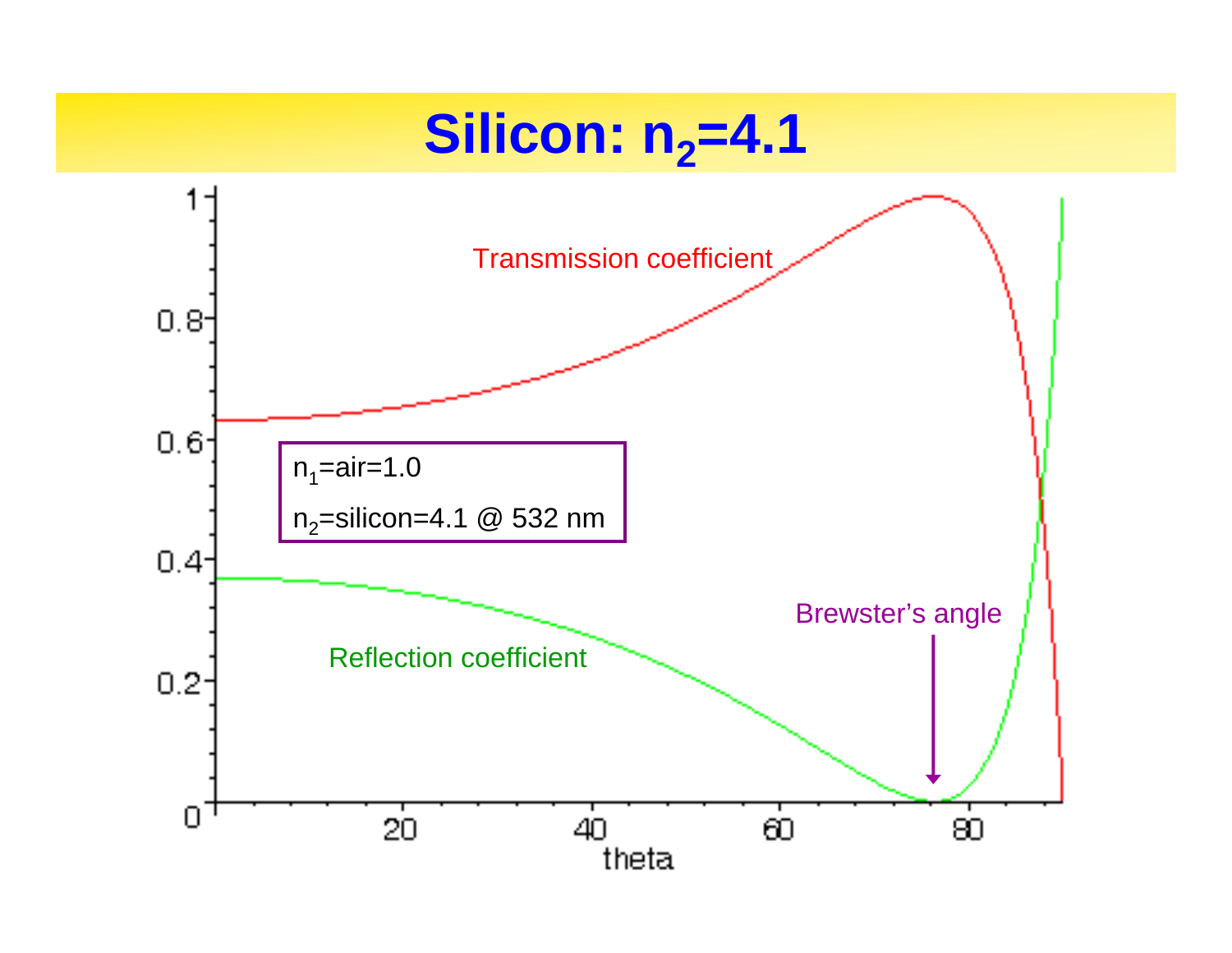## **Silicon: n <sup>2</sup>=4.1**

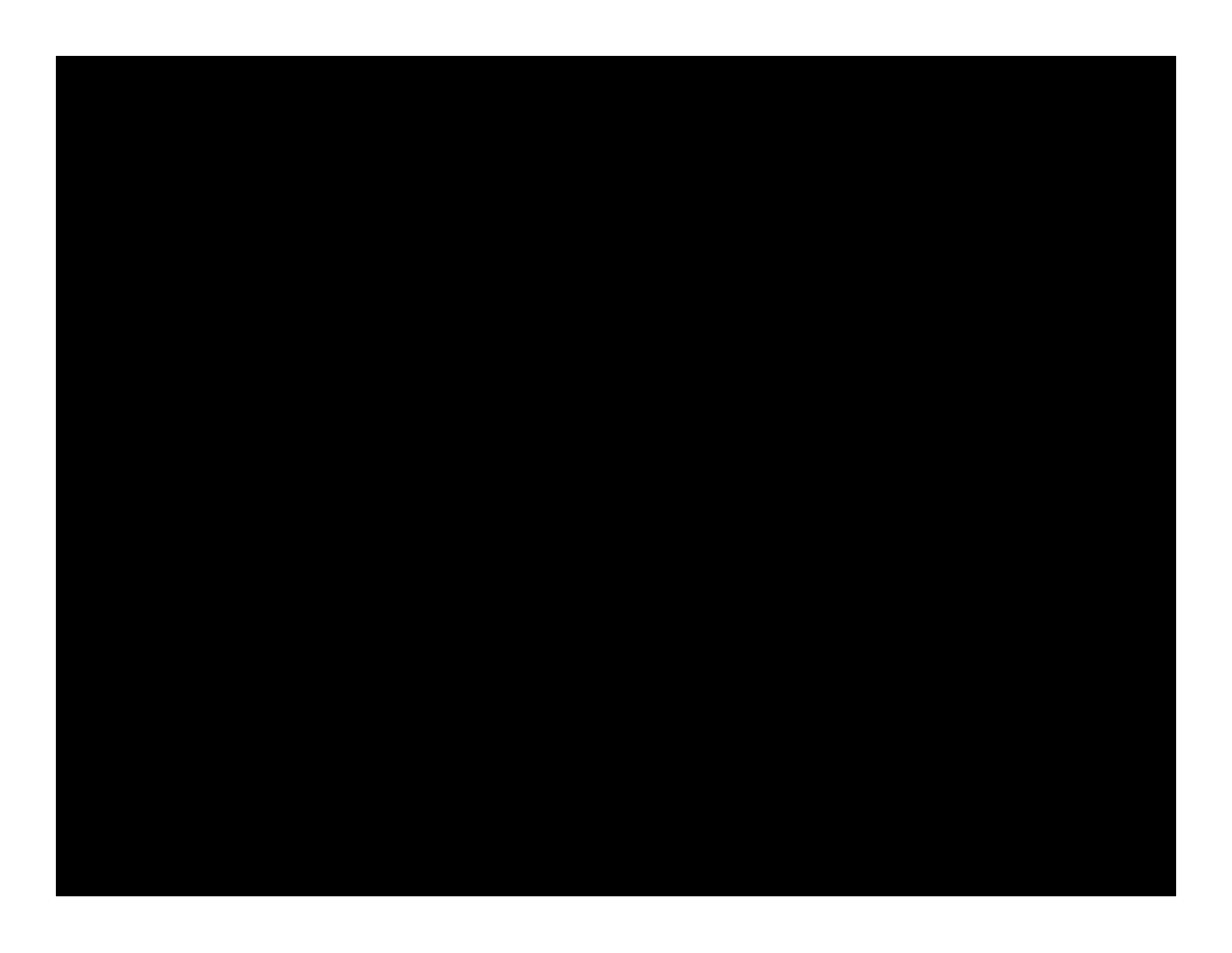# **Total internal reflection: Glass: n <sup>2</sup>=1.5**